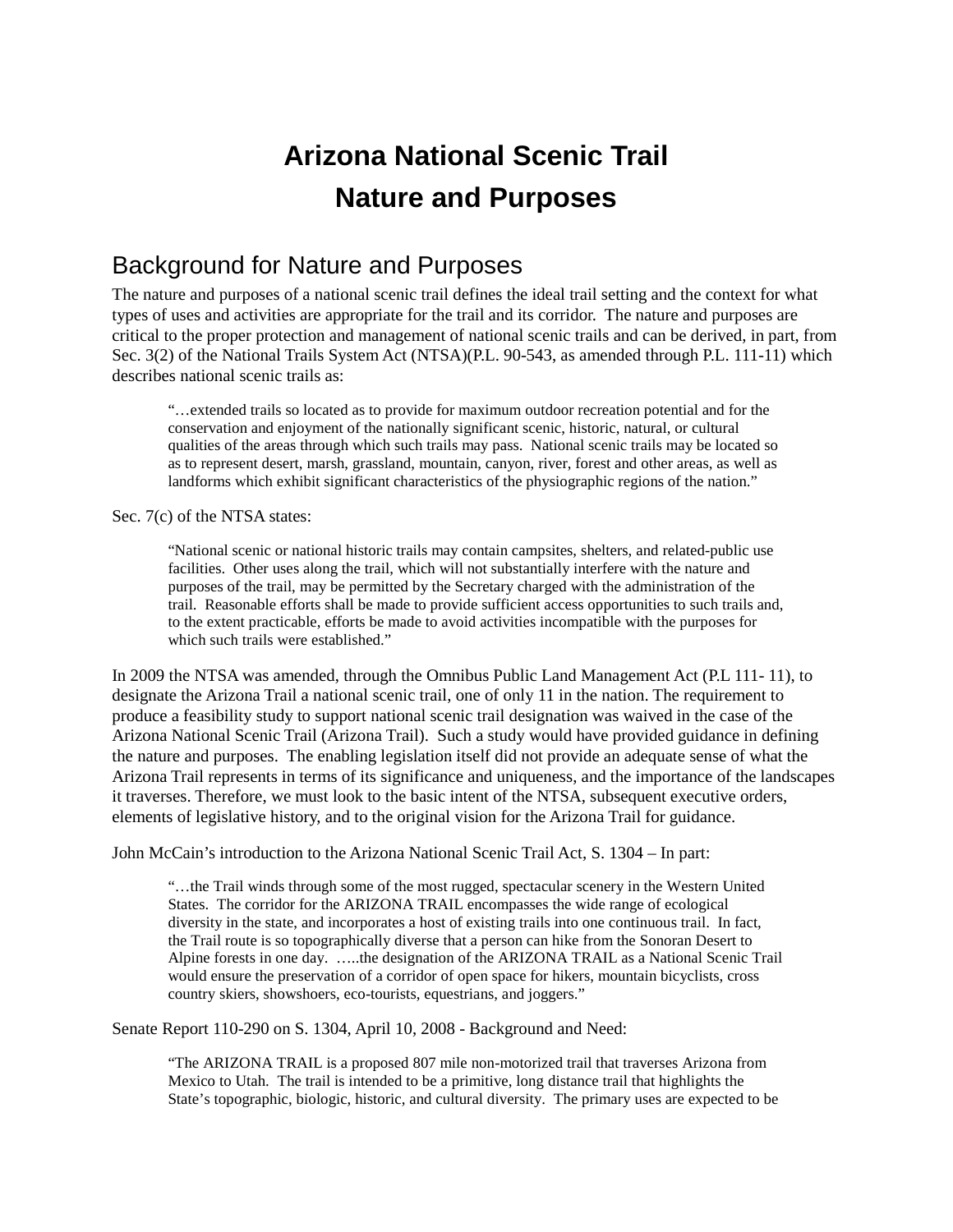hiking, equestrian use, and mountain bicycling….in most places, the ARIZONA TRAIL overlays existing trails. Primitive roads are temporarily being used in areas where linkages are needed. However, new trail construction is needed in these areas, especially to maintain the vision of a non-motorized trail. When complete, the ARIZONA TRAIL will become one of the premier longdistance trails in the country."

House Report No. 90-1631 accompanying P.L. 90-543 provides the following language to clarify the intent of specific wording in the Act, and therefore the intent of Congress:

"….selection of routes for National Scenic Trails – Such rights-of-way shall be (1) of sufficient width and so located to provide the maximum retention of natural conditions, scenic and historic features, and primitive character of the trail area, to provide campsites, shelters, and related publicuse facilities, and to provide reasonable public access; and (2) located to avoid, insofar as practicable, established highways, motor roads, mining areas, power transmission lines, existing commercial and industrial developments, range fences and improvements, private operations, and any other activities that would be incompatible with the protection of the trail in its natural condition and its use for outdoor recreation.... National scenic trails shall be administered, protected, developed, and maintained to retain their natural, scenic, and historic features; and provision may be made for campsites, shelters, and related public-use facilities; and other uses that will not substantially interfere with the nature and purposes of the trails may be permitted or authorized, as appropriate: Provided, That the use of motorized vehicles by the general public along any national scenic trail shall be prohibited..." (1968 U.S. Code Cong. & Admin. News 3855, 3863-3864, 3867).

Executive Order 13195 directs:

"Federal agencies will… protect, connect, promote, and assist trails of all types… This will be accomplished by… protecting the trail corridors associated with National Scenic Trails… to the degree necessary to ensure that the values for which [the] trail was established remain intact."

The 1989 Arizona State Trails Plan described the Arizona Trail as the "spine of the state trails system". The vision for the trail was stated in the 1995 interagency Arizona Trail Management Guide as follows:

- Creating a non-motorized, primitive trail connecting deserts, mountains, forests, wilderness, canyons, communities, and people;
- Linking existing and new trail segments to form a continuous pathway south to north across the state;
- Providing high quality recreation and educational experiences for Arizona's residents and visitors;
- Promoting land stewardship in the development and use of the trail in a way that cultivates appreciation and protection of the State's natural resources;
- Promoting multiple non-motorized trail use by hikers, equestrians, mountain bicyclists, and crosscountry skiers on a shared trail or within a general trail corridor whenever appropriate, and in keeping with local land management objectives;
- Continuing the existing model (of) public-private partnership to create and maintain a long-distance trail.

#### Public Views of the Arizona Trail

Because the Arizona Trail was nearly complete and had long been in use at the time of national scenic trail designation, we can draw on the views of the builders and users of the Trail to get a sense of its importance and significance to a well-established community of supporters. In 2012 public sensing meetings were conducted to collect input from those most familiar with the Arizona Trail. While the